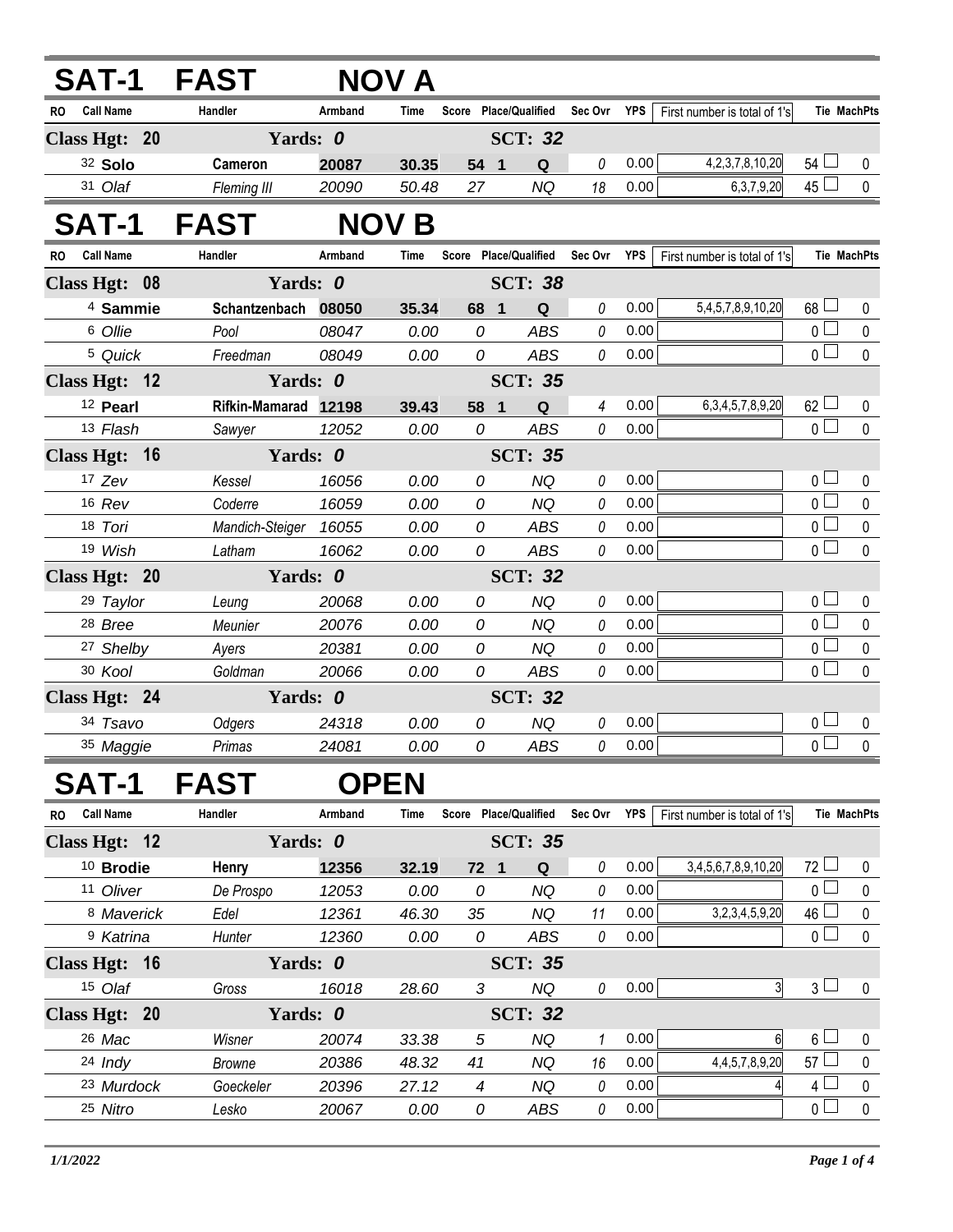| Class Hgt: 24                 | Yards: 0          |                |             |                       |                | <b>SCT: 32</b>        |                |            |                                |                 |                    |
|-------------------------------|-------------------|----------------|-------------|-----------------------|----------------|-----------------------|----------------|------------|--------------------------------|-----------------|--------------------|
| 33 Dublin                     | <b>McIlhenny</b>  | 24319          | 32.81       | 68 1                  |                | Q                     | $\theta$       | 0.00       | 6, 3, 4, 5, 6, 7, 8, 9, 20     | $68$ $\Box$     | 0                  |
|                               |                   |                |             |                       |                |                       |                |            |                                |                 |                    |
| <b>SAT-1</b>                  | <b>FAST</b>       | EX             |             |                       |                |                       |                |            |                                |                 |                    |
| <b>Call Name</b><br><b>RO</b> | Handler           | Armband        | <b>Time</b> | Score Place/Qualified |                |                       | Sec Ovr        | <b>YPS</b> | First number is total of 1's   |                 | <b>Tie MachPts</b> |
| Class Hgt: 08                 | Yards: 0          |                |             |                       |                | <b>SCT: 38</b>        |                |            |                                |                 |                    |
| 10 Yodee                      | Cioffi-Parker     | 08349          | 0.00        | 0                     |                | <b>NQ</b>             | 0              | 0.00       |                                | 0 <sub>1</sub>  | 0                  |
| <sup>9</sup> Scout            | Loper             | 08353          | 40.03       | 0                     |                | <b>NQ</b>             | $\overline{c}$ | 0.00       | $\overline{2}$                 | $2^{\square}$   | $\mathbf 0$        |
| Class Hgt: 16                 | Yards: 0          |                |             |                       |                | <b>SCT: 35</b>        |                |            |                                |                 |                    |
| 28 Vixie                      | Kandle            | 16365          | 0.00        | 0                     |                | <b>ABS</b>            | 0              | 0.00       |                                | 0 <sub>0</sub>  | $\mathbf 0$        |
| Class Hgt: 20                 | Yards: 0          | <b>SCT: 32</b> |             |                       |                |                       |                |            |                                |                 |                    |
| 47 Paisley                    | Rhyshek           | 20091          | 35.34       | 65 1                  |                | Q                     | 3              | 0.00       | 6, 3, 4, 5, 6, 7, 8, 9, 20     | $68 \Box$       | 0                  |
| 46 Aurelia                    | <b>Stuttard</b>   | 20392          | 0.00        | 0                     |                | <b>ABS</b>            | 0              | 0.00       |                                | $\overline{0}$  | $\mathbf 0$        |
| Class Hgt: 24                 |                   | Yards: 0       |             |                       | <b>SCT: 32</b> |                       |                |            |                                |                 |                    |
| $50$ Doc                      | <b>McIlhenny</b>  | 24400          | 30.87       | 78 1                  |                | Q                     | 0              | 0.00       | 6, 3, 4, 5, 6, 7, 8, 9, 10, 20 | $78 \Box$       | 0                  |
| <b>SAT-1</b>                  | FAST              | <b>MAS</b>     |             |                       |                |                       |                |            |                                |                 |                    |
| <b>Call Name</b><br><b>RO</b> | Handler           | Armband        | Time        |                       |                | Score Place/Qualified | Sec Ovr        | YPS        | First number is total of 1's   |                 | <b>Tie MachPts</b> |
| Class Hgt: 08                 | Yards: 0          |                |             |                       |                | <b>SCT: 38</b>        |                |            |                                |                 |                    |
| 8 Zelda                       | Huntington        | 08164          | 40.60       | 68 1                  |                | Q                     | $\overline{2}$ | 0.00       | 6,2,3,4,5,6,7,8,9,20           | $70$ $\Box$     | $\mathbf 0$        |
| Class Hgt: 12                 | Yards: 0          |                |             |                       |                | <b>SCT: 35</b>        |                |            |                                |                 |                    |
| <sup>16</sup> Annabel         | <b>Shriver</b>    | 12187          | 29.24       | 80                    | $\blacksquare$ | Q                     | 0              | 0.00       | 6,2,3,4,5,6,7,8,9,10,20        | 80 <sup>1</sup> | 0                  |
| $15$ Joy                      | <b>Stoddard</b>   | 12188          | 29.39       | 75 2                  |                | Q                     | $\theta$       | 0.00       | 4,2,4,5,6,7,8,9,10,20          | $75\Box$        | $\pmb{0}$          |
| <sup>14</sup> Roger           | <b>Fitzgerald</b> | 12195          | 36.49       | 69 3                  |                | $\mathbf Q$           | 1              | 0.00       | 6,2,3,4,5,6,7,8,9,20           | 70              | $\pmb{0}$          |
| 18 BB                         | Visco             | 12180          | 0.00        | 0                     |                | <b>NQ</b>             | 0              | 0.00       |                                | $\overline{0}$  | $\pmb{0}$          |
| 17 Star                       | Dershowitz        | 12185          | 41.51       | $-1$                  |                | <b>NQ</b>             | 6              | 0.00       | 5 <sup>1</sup>                 | $5\Box$         | $\mathbf{0}$       |
| Class Hgt: 16                 | Yards: 0          |                |             |                       |                | <b>SCT: 35</b>        |                |            |                                |                 |                    |
| 27 Figment                    | Vargas            | 16209          | 26.93       | 80                    | $\overline{1}$ | Q                     | 0              | 0.00       | 6,2,3,4,5,6,7,8,9,10,20        | 80 <sup>1</sup> | 0                  |
| 26 Hula                       | Ancona            | 16210          | 28.24       | 80 2                  |                | Q                     | 0              | 0.00       | 6,2,3,4,5,6,7,8,9,10,20        | $80\Box$        | 0                  |
| <sup>25</sup> Joyful          | Lee               | 16220          | 34.02       | 80 3                  |                | Q                     | 0              | 0.00       | 6,2,3,4,5,6,7,8,9,10,20        | $80 -$          | $\mathbf 0$        |
| 23 Pennie                     | Kandle            | 16233          | 0.00        | 0                     |                | <b>NQ</b>             | 0              | 0.00       |                                | 0 l             | $\mathbf 0$        |
| 22 Allie Oop                  | Koziol            | 16244          | 44.64       | $-3$                  |                | <b>NQ</b>             | 9              | 0.00       | 6                              | 6 <sup>L</sup>  | $\pmb{0}$          |
| 24 Nell                       | Lesko             | 16228          | 0.00        | 0                     |                | ABS                   | 0              | 0.00       |                                | $\overline{0}$  | $\mathbf 0$        |
| Class Hgt: 20                 | Yards: 0          |                |             |                       |                | <b>SCT: 32</b>        |                |            |                                |                 |                    |
| 378 Magik                     | Lackey            | 20378          | 24.93       | 78 1                  |                | Q                     | 0              | 0.00       | 6, 3, 4, 5, 6, 7, 8, 9, 10, 20 | 78 L            | 0                  |
| 38 Rugby                      | Wisner            | 20294          | 27.00       | 78 2                  |                | Q                     | 0              | 0.00       | 6, 3, 4, 5, 6, 7, 8, 9, 10, 20 | $78 \Box$       | $\mathbf 0$        |
| 39 Scout                      | Cierpiszewski     | 20272          | 23.34       | 76 3                  |                | Q                     | 0              | 0.00       | 5,2,4,5,6,7,8,9,10,20          | $76 \Box$       | $\pmb{0}$          |
| 41 Hazel                      | Wisner            | 20257          | 29.69       | $\sqrt{5}$            |                | <b>NQ</b>             | 0              | 0.00       | 5                              | $5\Box$         | $\pmb{0}$          |
| 44 Dare                       | Carson            | 20258          | 0.00        | 0                     |                | <b>NQ</b>             | 0              | 0.00       |                                | $\overline{0}$  | $\pmb{0}$          |
| 40 Phil                       | Salerno           | 20262          | 29.99       | 5                     |                | <b>NQ</b>             | 0              | 0.00       | 5                              | $5\perp$        | $\mathbf 0$        |
| 31 Kipper                     | Carson            | 20288          | 35.17       | $\overline{c}$        |                | <b>NQ</b>             | 3              | 0.00       | $\mathbf{5}$                   | 5 <sub>1</sub>  | $\pmb{0}$          |
| 37 Sir                        | Stevenson         | 20295          | 0.00        | 0                     |                | NQ                    | 0              | 0.00       |                                | $\mathbf 0$     | $\mathbf 0$        |
| 36 Ruger                      | <b>Barnes</b>     | 20377          | 33.94       | 4                     |                | <b>NQ</b>             | 1              | 0.00       | $\overline{5}$                 | 5 <sup>L</sup>  | $\mathbf 0$        |
| 35 Sky                        | Trabilcy          | 20383          | 32.97       | 5                     |                | <b>NQ</b>             | 0              | 0.00       | $5\overline{1}$                | $5+$            | $\mathbf 0$        |
| 34 Limerick                   | Bowen             | 20393          | 0.00        | 0                     |                | NQ                    | 0              | 0.00       |                                | $\overline{0}$  | $\mathbf 0$        |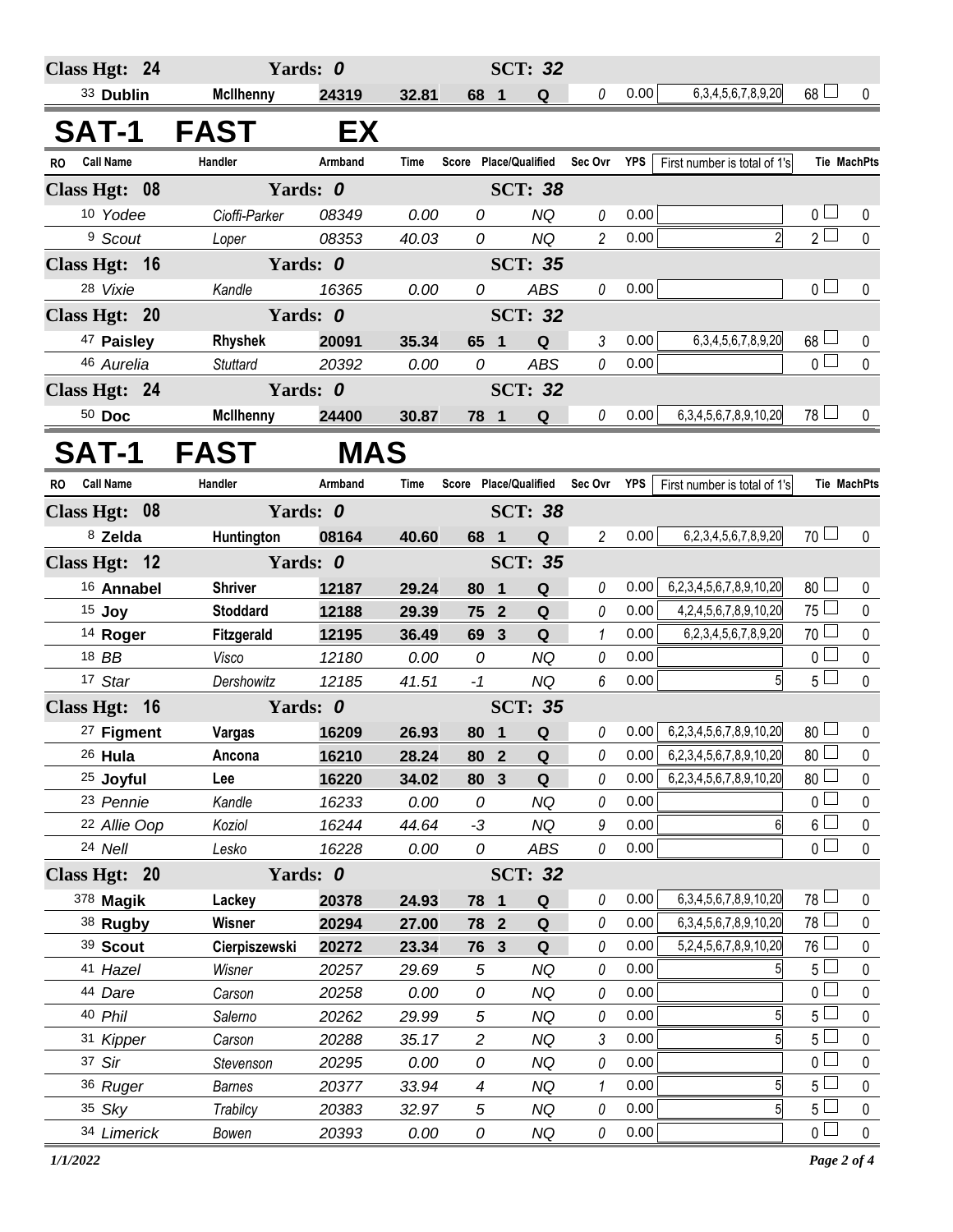| $6\Box$<br>32 Woody<br>Gibbons<br>$\overline{4}$<br>2<br>0.00<br>20397<br>34.96<br>NQ<br>6<br>0 <sub>0</sub><br>43 Keen<br>Dattoma<br>20249<br>0.00<br>0<br><b>ABS</b><br>0<br>0.00<br>0 <sub>l</sub><br>0<br>0<br>42 Caspian<br>ABS<br>0.00<br><b>Stuttard</b><br>20255<br>0.00<br>Yards: 0<br><b>SCT: 32</b><br>Class Hgt: 24<br>$80$ $\Box$<br>6,2,3,4,5,6,7,8,9,10,20<br>49 Banter<br>24306<br>0<br>0.00<br>Hooper<br>28.63<br>80<br>Q<br>$\overline{\mathbf{1}}$<br>$68$ $\Box$<br>0.00<br>1<br>6, 3, 4, 5, 6, 7, 8, 9, 20<br>48 Kronk<br><b>Matzke</b><br>24309<br>33.96<br>67 2<br>Q<br><b>FAST</b><br><b>SAT-1</b><br><b>NOV P</b><br><b>Call Name</b><br>Armband<br><b>Place/Qualified</b><br>Sec Ovr<br>YPS<br>First number is total of 1's<br><b>Tie MachPts</b><br>RO.<br>Handler<br>Score<br>Time<br>Yards: 0<br>Class Hgt: 08<br><b>SCT: 38</b><br>$\overline{0}$ $\Box$<br>0.00<br><sup>3</sup> Louie<br>ABS<br>0.00<br>0<br>0<br>Cook<br>08028<br>Yards: 0<br>Class Hgt: 20<br><b>SCT: 35</b><br>0 <sub>1</sub><br>22 Elphie<br>20038<br>0.00<br>ABS<br>0.00<br>0 |             |
|-----------------------------------------------------------------------------------------------------------------------------------------------------------------------------------------------------------------------------------------------------------------------------------------------------------------------------------------------------------------------------------------------------------------------------------------------------------------------------------------------------------------------------------------------------------------------------------------------------------------------------------------------------------------------------------------------------------------------------------------------------------------------------------------------------------------------------------------------------------------------------------------------------------------------------------------------------------------------------------------------------------------------------------------------------------------------------------|-------------|
|                                                                                                                                                                                                                                                                                                                                                                                                                                                                                                                                                                                                                                                                                                                                                                                                                                                                                                                                                                                                                                                                                   | $\mathbf 0$ |
|                                                                                                                                                                                                                                                                                                                                                                                                                                                                                                                                                                                                                                                                                                                                                                                                                                                                                                                                                                                                                                                                                   | 0           |
|                                                                                                                                                                                                                                                                                                                                                                                                                                                                                                                                                                                                                                                                                                                                                                                                                                                                                                                                                                                                                                                                                   | $\mathbf 0$ |
|                                                                                                                                                                                                                                                                                                                                                                                                                                                                                                                                                                                                                                                                                                                                                                                                                                                                                                                                                                                                                                                                                   |             |
|                                                                                                                                                                                                                                                                                                                                                                                                                                                                                                                                                                                                                                                                                                                                                                                                                                                                                                                                                                                                                                                                                   | 0           |
|                                                                                                                                                                                                                                                                                                                                                                                                                                                                                                                                                                                                                                                                                                                                                                                                                                                                                                                                                                                                                                                                                   | $\pmb{0}$   |
|                                                                                                                                                                                                                                                                                                                                                                                                                                                                                                                                                                                                                                                                                                                                                                                                                                                                                                                                                                                                                                                                                   |             |
|                                                                                                                                                                                                                                                                                                                                                                                                                                                                                                                                                                                                                                                                                                                                                                                                                                                                                                                                                                                                                                                                                   |             |
|                                                                                                                                                                                                                                                                                                                                                                                                                                                                                                                                                                                                                                                                                                                                                                                                                                                                                                                                                                                                                                                                                   |             |
|                                                                                                                                                                                                                                                                                                                                                                                                                                                                                                                                                                                                                                                                                                                                                                                                                                                                                                                                                                                                                                                                                   | $\mathbf 0$ |
|                                                                                                                                                                                                                                                                                                                                                                                                                                                                                                                                                                                                                                                                                                                                                                                                                                                                                                                                                                                                                                                                                   |             |
| 0<br>Freedman                                                                                                                                                                                                                                                                                                                                                                                                                                                                                                                                                                                                                                                                                                                                                                                                                                                                                                                                                                                                                                                                     | $\mathbf 0$ |
| $\overline{0}$<br>21 Lyric<br>20042<br>0<br>ABS<br>0.00<br>Kwiatkowski<br>0.00<br>0                                                                                                                                                                                                                                                                                                                                                                                                                                                                                                                                                                                                                                                                                                                                                                                                                                                                                                                                                                                               | $\mathbf 0$ |
| $\overline{0}$<br><sup>20</sup> Bailee<br>20043<br>ABS<br>0<br>0.00<br>Hanlon<br>0.00<br>0                                                                                                                                                                                                                                                                                                                                                                                                                                                                                                                                                                                                                                                                                                                                                                                                                                                                                                                                                                                        | $\mathbf 0$ |
| <b>SAT-1</b><br><b>FAST</b><br><b>OPEN P</b>                                                                                                                                                                                                                                                                                                                                                                                                                                                                                                                                                                                                                                                                                                                                                                                                                                                                                                                                                                                                                                      |             |
| RO Call Name<br>Handler<br>Armband<br>Score Place/Qualified<br>Sec Ovr<br>YPS<br>First number is total of 1's<br><b>Tie MachPts</b><br>Time                                                                                                                                                                                                                                                                                                                                                                                                                                                                                                                                                                                                                                                                                                                                                                                                                                                                                                                                       |             |
| Yards: 0<br><b>SCT: 41</b><br>Class Hgt: 04                                                                                                                                                                                                                                                                                                                                                                                                                                                                                                                                                                                                                                                                                                                                                                                                                                                                                                                                                                                                                                       |             |
| 0.00<br>3, 3, 4, 5, 6, 7, 8, 9, 10, 20<br>$75 -$<br><sup>2</sup> Evie<br>04004<br>Campbell<br>40.58<br>75 1<br>Q<br>0                                                                                                                                                                                                                                                                                                                                                                                                                                                                                                                                                                                                                                                                                                                                                                                                                                                                                                                                                             | 0           |
| $4\Box$<br>1 Jasmine<br><b>NQ</b><br>$\overline{c}$<br>0.00<br>Scheiner<br>04092<br>$\overline{2}$<br>43.21                                                                                                                                                                                                                                                                                                                                                                                                                                                                                                                                                                                                                                                                                                                                                                                                                                                                                                                                                                       | $\mathbf 0$ |
| Yards: 0<br><b>SCT: 38</b><br>Class Hgt: 12                                                                                                                                                                                                                                                                                                                                                                                                                                                                                                                                                                                                                                                                                                                                                                                                                                                                                                                                                                                                                                       |             |
| 5 <sub>1</sub><br>0.00<br>5 <sup>1</sup><br>7 Onyx<br><b>NQ</b><br>12006<br>21.26<br>5<br>$\theta$<br>Turner                                                                                                                                                                                                                                                                                                                                                                                                                                                                                                                                                                                                                                                                                                                                                                                                                                                                                                                                                                      | 0           |
| Yards: 0<br>Class Hgt: 16<br><b>SCT: 35</b>                                                                                                                                                                                                                                                                                                                                                                                                                                                                                                                                                                                                                                                                                                                                                                                                                                                                                                                                                                                                                                       |             |
| 5, 3, 4, 5, 7, 8, 9, 20<br>3<br>0.00<br>$61 \Box$<br>Oliveira<br>16334<br><sup>14</sup> Daisy<br>38.68<br>58 1<br>Q                                                                                                                                                                                                                                                                                                                                                                                                                                                                                                                                                                                                                                                                                                                                                                                                                                                                                                                                                               | 0           |
| <b>FAST</b><br>SAT-1<br>EX P                                                                                                                                                                                                                                                                                                                                                                                                                                                                                                                                                                                                                                                                                                                                                                                                                                                                                                                                                                                                                                                      |             |
| Sec Ovr $YPS$ First number is total of 1's<br>RO Call Name<br>Score Place/Qualified<br>Tie MachPts<br>Handler<br>Armband<br>Time                                                                                                                                                                                                                                                                                                                                                                                                                                                                                                                                                                                                                                                                                                                                                                                                                                                                                                                                                  |             |
| <b>SCT: 41</b><br>Class Hgt: 04<br>Yards: 0                                                                                                                                                                                                                                                                                                                                                                                                                                                                                                                                                                                                                                                                                                                                                                                                                                                                                                                                                                                                                                       |             |
| 3 <sub>1</sub><br>$\overline{3}$<br><sup>2</sup> Teddy<br>0.00<br>04323<br>48.13<br>NQ<br>$-4$<br>$7^{\circ}$<br>Bauman                                                                                                                                                                                                                                                                                                                                                                                                                                                                                                                                                                                                                                                                                                                                                                                                                                                                                                                                                           | 0           |
| Yards: 0<br><b>SCT: 38</b><br>Class Hgt: 08                                                                                                                                                                                                                                                                                                                                                                                                                                                                                                                                                                                                                                                                                                                                                                                                                                                                                                                                                                                                                                       |             |
| 7 Cara<br>0 <sup>1</sup><br><b>NQ</b><br>0.00<br>Holman<br>08326<br>0.00<br>0<br>0                                                                                                                                                                                                                                                                                                                                                                                                                                                                                                                                                                                                                                                                                                                                                                                                                                                                                                                                                                                                | 0           |
| $\overline{0}$<br><sup>6</sup> Beathan<br>08327<br>0.00<br>0<br>ABS<br>0<br>0.00<br>Nishitani                                                                                                                                                                                                                                                                                                                                                                                                                                                                                                                                                                                                                                                                                                                                                                                                                                                                                                                                                                                     | $\pmb{0}$   |
| 0 <sup>1</sup><br>5 Junior<br>08329<br>ABS<br>0.00<br>Kowal<br>0.00<br>0<br>0                                                                                                                                                                                                                                                                                                                                                                                                                                                                                                                                                                                                                                                                                                                                                                                                                                                                                                                                                                                                     | $\mathbf 0$ |
| Class Hgt: 12<br>Yards: 0<br><b>SCT: 38</b>                                                                                                                                                                                                                                                                                                                                                                                                                                                                                                                                                                                                                                                                                                                                                                                                                                                                                                                                                                                                                                       |             |
| 0 <sub>0</sub><br>13 Colby Jack<br>12330<br><b>NQ</b><br>0<br>0.00<br>Milazzo<br>0.00<br>0                                                                                                                                                                                                                                                                                                                                                                                                                                                                                                                                                                                                                                                                                                                                                                                                                                                                                                                                                                                        | $\mathbf 0$ |
| Class Hgt: 16<br><b>SCT: 35</b><br>Yards: 0                                                                                                                                                                                                                                                                                                                                                                                                                                                                                                                                                                                                                                                                                                                                                                                                                                                                                                                                                                                                                                       |             |
| 3 <sub>1</sub><br>21 Ruby<br><b>NQ</b><br>0.00<br>3<br>16337<br>Stiff-Carroll<br>26.99<br>3<br>0                                                                                                                                                                                                                                                                                                                                                                                                                                                                                                                                                                                                                                                                                                                                                                                                                                                                                                                                                                                  | 0           |
| Class Hgt: 20<br>Yards: 0<br><b>SCT: 35</b>                                                                                                                                                                                                                                                                                                                                                                                                                                                                                                                                                                                                                                                                                                                                                                                                                                                                                                                                                                                                                                       |             |
| 0 <sub>0</sub><br>0.00<br>30 Gunner<br>20340<br>ABS<br>$\mathcal{O}$<br>0.00<br>0<br>Lyons                                                                                                                                                                                                                                                                                                                                                                                                                                                                                                                                                                                                                                                                                                                                                                                                                                                                                                                                                                                        |             |
| <b>FAST</b><br><b>MASP</b><br>Т-1                                                                                                                                                                                                                                                                                                                                                                                                                                                                                                                                                                                                                                                                                                                                                                                                                                                                                                                                                                                                                                                 | $\mathbf 0$ |
| <b>Call Name</b><br>Handler<br>Armband<br>Score Place/Qualified<br>Sec Ovr YPS<br>First number is total of 1's<br><b>Tie MachPts</b><br>Time<br>RO.                                                                                                                                                                                                                                                                                                                                                                                                                                                                                                                                                                                                                                                                                                                                                                                                                                                                                                                               |             |